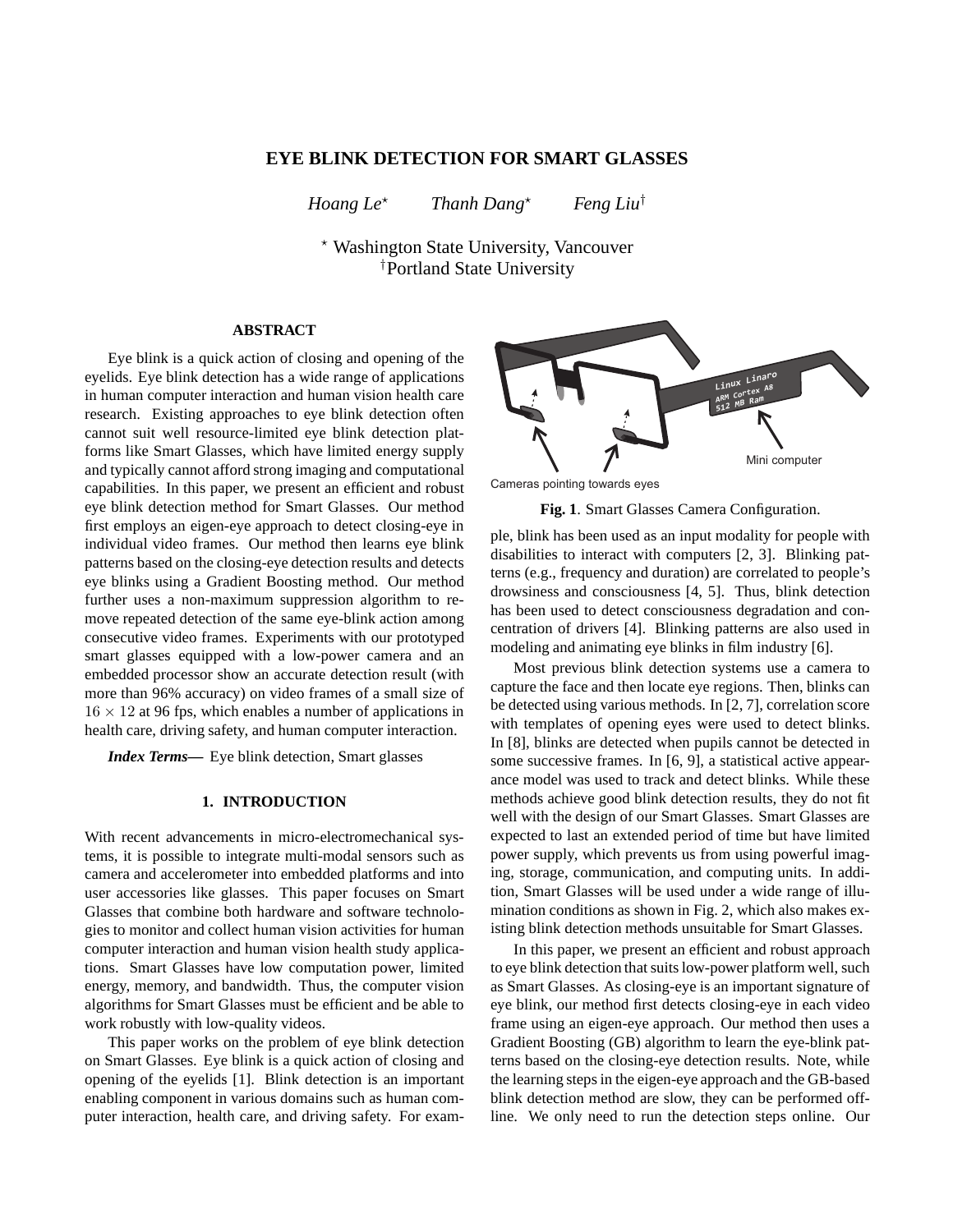

**Fig. 2**. Eye images captured by Smart Glasses in different lighting conditions. These images often have low quality and vary greatly from one another, clearly showing the need for a robust eye blink detection method.

method finally employs a non-maximum suppression algorithm to remove repeated detection of the same eye-blink action among consecutive video frames. Our experiments show that this eye blink detection algorithm can run in real time on Smart Glasses and work robustly with low-resolution videos.

### **2. SMART GLASSES CAMERA CONFIGURATION**

We have developed a prototype system for Smart Glasses using all low-budget Commercial Off-The-Shelf (COTS) components, as illustrated in Fig. 1. The frame of Smart Glasses is taken from a regular eyeglasses. We embed two cameras onto Smart Glasses, one for each eye. Each camera points towards the corresponding eye to capture eye activities. The camera is located below the eye center and close to the bottom eyelid in order not to block a user's eye sight. The cameras are firmly connected to the eyeglasses to avoid vibration when the user moves. For processing ability, we attach MK802, a mini computer, to Smart Glasses. MK802 contains CPU Allwinner A10 1.0GHz Cortex-A8 and has 512 MB ram. It supports Android Ice Cream Sandwich (ICS) 4.0 and Linux Linaro operating system. We use Linux Linaro in our current design.

## **3. BLINK DETECTION**

In a video, we detect an eye blink if several consecutive frames capture the quick motion of closing and opening the eyelids. Detecting eye blink in real time from videos captured by Smart Glasses is challenging. The video quality is low and unstable. We show some sample frames in Fig. 2. Moreover, the computational capability is poor. As eyes are open for most of the time, closing-eye in a video frame is a strong indication of a possible eye blink. We therefore develop an eye blink detection approach that first detects closing-eye frames and then detects eye blink. We adopt data-driven approaches for both closing eye and blink detection. These approaches first train a detector and then use it to detect event of interest. While the training step is typically slow, it can be run off line. The detecting step can be designed to run more efficiently. In the following subsections, we first describe an eigen-eye approach for detecting closing-eye video frames and then describe a method for eye blink detection.

## **3.1. Close Eye Detection**

Eigen analysis has been widely used in image and video analysis, such as face recognition [10]. We use eigen analysis for close-eye detection. We first collect a training dataset that contains images with open eyes and close eyes. We then apply Principal Component Analysis to this training dataset and obtain a set of basis images [11]. An eye image can then be reconstructed as a linear combination of these basis images. We use its coefficients as a feature vector to represent each eye image. We then use Gradient Boosting (GB) to train a close-eye/open-eye classifier using the training dataset [12]. For each frame, this classifier outputs the probability of this frame containing a close eye. We define this probability as close-eye score and use it as input to the next step of eye blink detection. Fig. 3 shows an example of close-eye detection.

The performance of this eigen-eye approach can be compromised by the misalignment of eye images. Different users can wear glasses differently, which makes the eye positions different for different users. We solve this problem by a precalibration step beforehand. Specifically, when a user starts to wear the glasses, Smart Glasses can automatically detect the eye position using the Haar Cascade classification method from Open $CV<sup>1</sup>$  and remind the user to adjust the wearing of the glasses until the eye is roughly in the video center.

## **3.2. Blink Detection**

An eye blink action consists of a small number of consecutive frames that captures an open-close-open blink cycle. To save energy, Smart Glasses captures videos at 10 fps. Our discussion with a Human Vision Research scientist shows that 6 consecutive frames can well capture a full eye blink cycle. We therefore detect eye blink in a window of 6 frames.

We use a data-driven approach to capture the eye blink patterns from the closing eye score obtained in the above step. We collected a set of 6-frame video segments that contain eye blink as the positive training dataset and a set of 6-frame video segments that do not have eye blink as the negative training dataset. For each video segment, we use the close-eye scores for its frames as its feature vector. We then train an GB classifier to detect whether any given 6-frame segment contains an eye blink action or not.

This blink detection method will sometimes lead to duplicated detections of the same blink action when we slide the 6 frame window in the captured video. That is, two neighboring detection windows that overlap with each other significantly will often both be detected as containing a blink although they capture the same one. This makes the counting of eye blink difficult. We use a non-maximum suppression method

<sup>1</sup>http://opencv.org/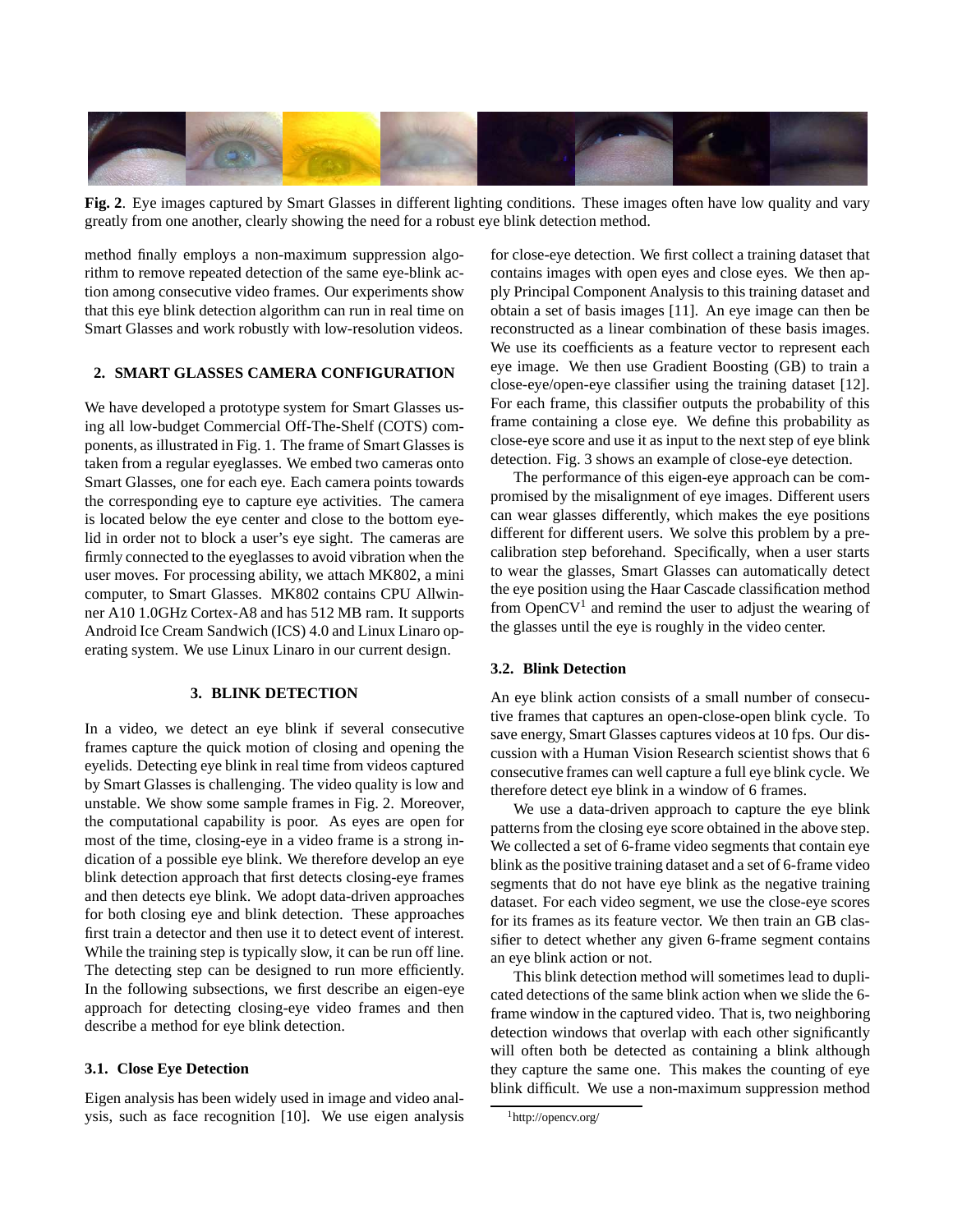

**Fig. 3**. Close-eye detection.

to solve this problem. Specifically, our method looks ahead a few frames and examines the probabilities of the consecutive detection windows containing an eye blink. Our method picks the detection window with the maximal probability and nullifies the results of its neighboring detection windows.

### **4. EXPERIMENTS**

We experimented with our blink detection algorithm on videos captured by our Smart Glasses prototype system. While Smart Glasses can capture videos with resolution  $640 \times 480$ , it is preferable that our blink detection method can work well with smaller sizes due to the limited resource on Smart Glasses. For our experiments, we captured  $640 \times 480$ videos and down-sampled them to three smaller video sizes,  $64 \times 48$ ,  $32 \times 24$  and  $16 \times 12$ . These videos were captured from 4 participants covering 3 different races in various lighting environment when participants were using computer, walking indoors and outdoors. Fig. 2 shows sample frames.

Our method uses PCA to extract features and uses Gradient Boosting for close eye and blink detection. It is interesting to test how these two technical components compare to other alternatives. Therefore, we tested PCA and Independent Component Analysis (ICA) [13] for the feature extraction step and tested Support Vector Machine (SVM) [14], Gradient Boosting (GB) and Gaussian Naive Bayes (GNB) for the detection steps. So we have 6 different algorithm combinations in total.

We collected an eye-image set that contains 3861 images with a close-eye as positive examples and 3861 images with an open-eye as negative examples. We also collected a set of 6-frame video segments. 1419 of these video segments contain an eye blink action and the other 1419 segments do not. We then randomly allocated 75% of the dataset into a training set and the rest 25% into a testing set to evaluate different combination of feature extraction and detection methods.

Table 1, 2, and 3 show the blink detection accuracy of the 6 different methods on thee three different frame sizes mentioned above. For each feature selection method, we also vary the number of features. The speeds of these algorithms, running on Smart Glasses, are reported in Table 4, 5, and 6.

Our experiment shows the performance of these methods is pretty consistent with different image sizes. The speed of each algorithm decreases when the image size or feature number increases. Overall, at frame size  $16 \times 12$ , our methods, which use either PCA or ICA to extract less than 30 features and use the Gradient Boosting as the detection method, obtain a good trade-off between accuracy and speed.

## **5. CONCLUSION**

In this paper, we described a novel approach to eye blink detection on resource-limited Smart Glasses, which have weak power supply and cannot afford powerful imaging and computing capacities. Our method uses data-driven approaches and can work robustly with low-quality videos captured by Smart Glasses. Our method can also run in real time on Smart Glasses. Our method provides robust and real-time eye blink detection for a range of applications of Smart Glasses in human computer interaction and human vision health care.

# **Acknowledgment**

This research was sponsored in part by the Portland State University Faculty Enhancement Grant and NSF CNS-1218589.

### **6. REFERENCES**

[1] W. P. Blount, "Studies of the movements of the eyelids of animals: Blinking," *Experimental Physiology*, vol. 18, no. 2, pp. 111–125, 1927.